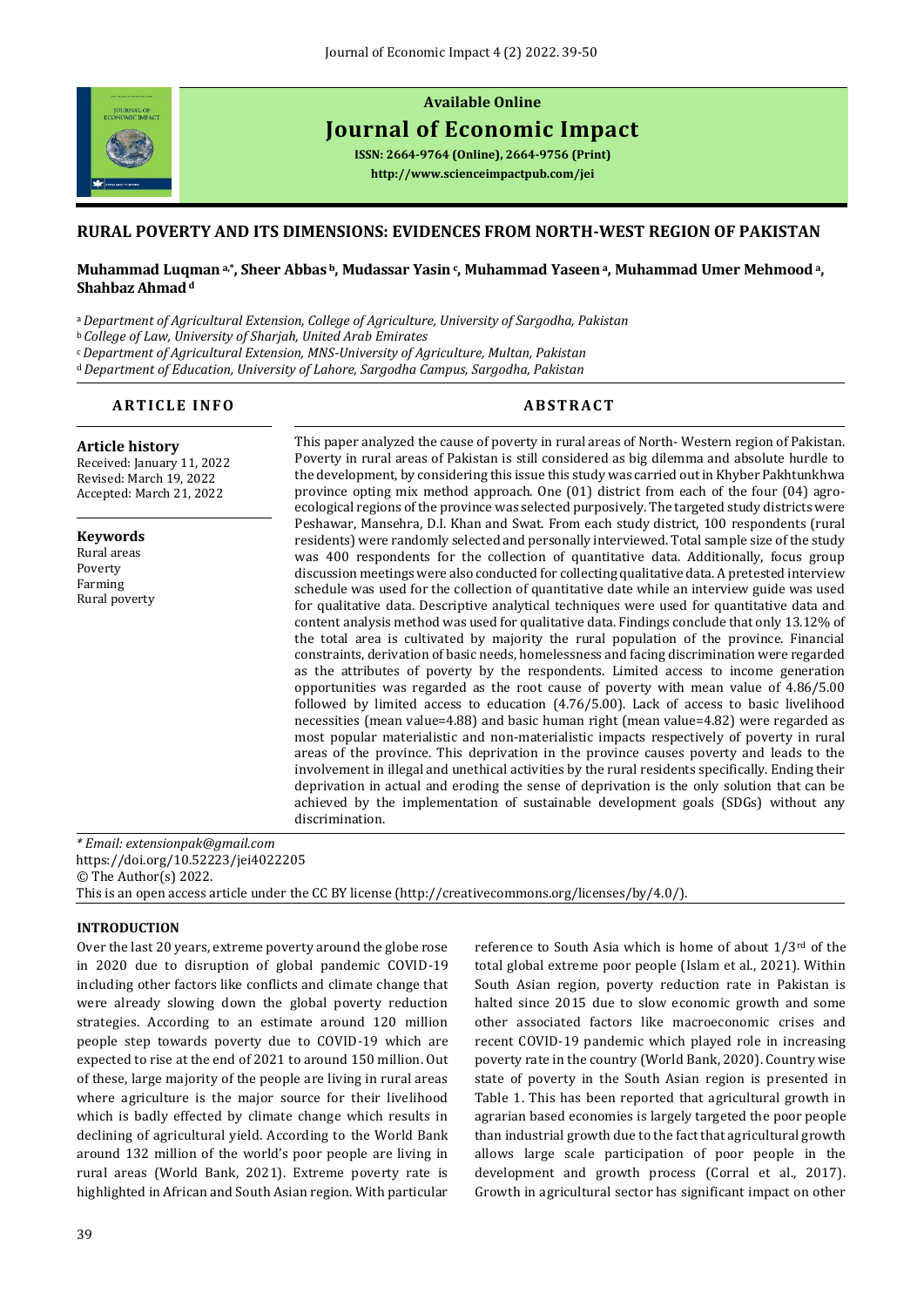sectors of economic development like industry and services (Liu et al., 2020; Haggblade et al., 2007). The economic significance of agriculture sector in rural poverty reduction was also discussed by Cervantes-Godoy & Dewbre (2010) and Susilastuti (2018). Feeding a huge world's population of about 9 billion at the end of 2050 is the major concern of today's development practitioners (Liu et al., 2020). But in majority of the developing countries where overall county's national development largely depend upon agriculture poverty rate which is much higher (United Nations, 2021). Growth of agriculture sector in such countries is one of the best rural poverty reduction strategies (Abbas et al., 2021; IFAD, 2019; Dewbre et al., 2011). As economic development

in the countries critically depend upon agriculture (Fatima et al., 2021; Munawar et al., 2021). Although agriculture sector around the globe in general and particular in developing regions including Pakistan is of prime importance being the major income source for majority of the rural people but its significance declining since 1970s. This indicate that rural people used to depend upon non-agricultural goods and services for secure livelihoods and slow growth of agricultural productivity. The dependency of rural people on non-agricultural sector leads to less poverty reduction (Singh and Chudasama, 2020; Bresciani and Valdes, 2007). The sector wise share of value added as per real per capita income is presented in Figure 1.

| Country              | National poverty line | Multidimensional Poverty Index |  |
|----------------------|-----------------------|--------------------------------|--|
| Pakistan             | 24.3 (2015)           | 43.9                           |  |
| Bangladesh           | 24.3 (2016)           | 41.1                           |  |
| Bhutan               | 8.2(2017)             | 37.3                           |  |
| India                | 21.9 (2011)           | 27.5                           |  |
| Maldives             | 15.7 (2009)           | 1.9                            |  |
| Nepal                | 25.2 (2010)           | 35.3                           |  |
| Source: OPHI (2018). |                       |                                |  |



Industry





Figure 1. Sector wise share of value added in GDP of Pakistan (1970–2018). Source: UN DESA, based on data from United Nations Statistics Division and Feenstra, Inklaar and Timmer (2015).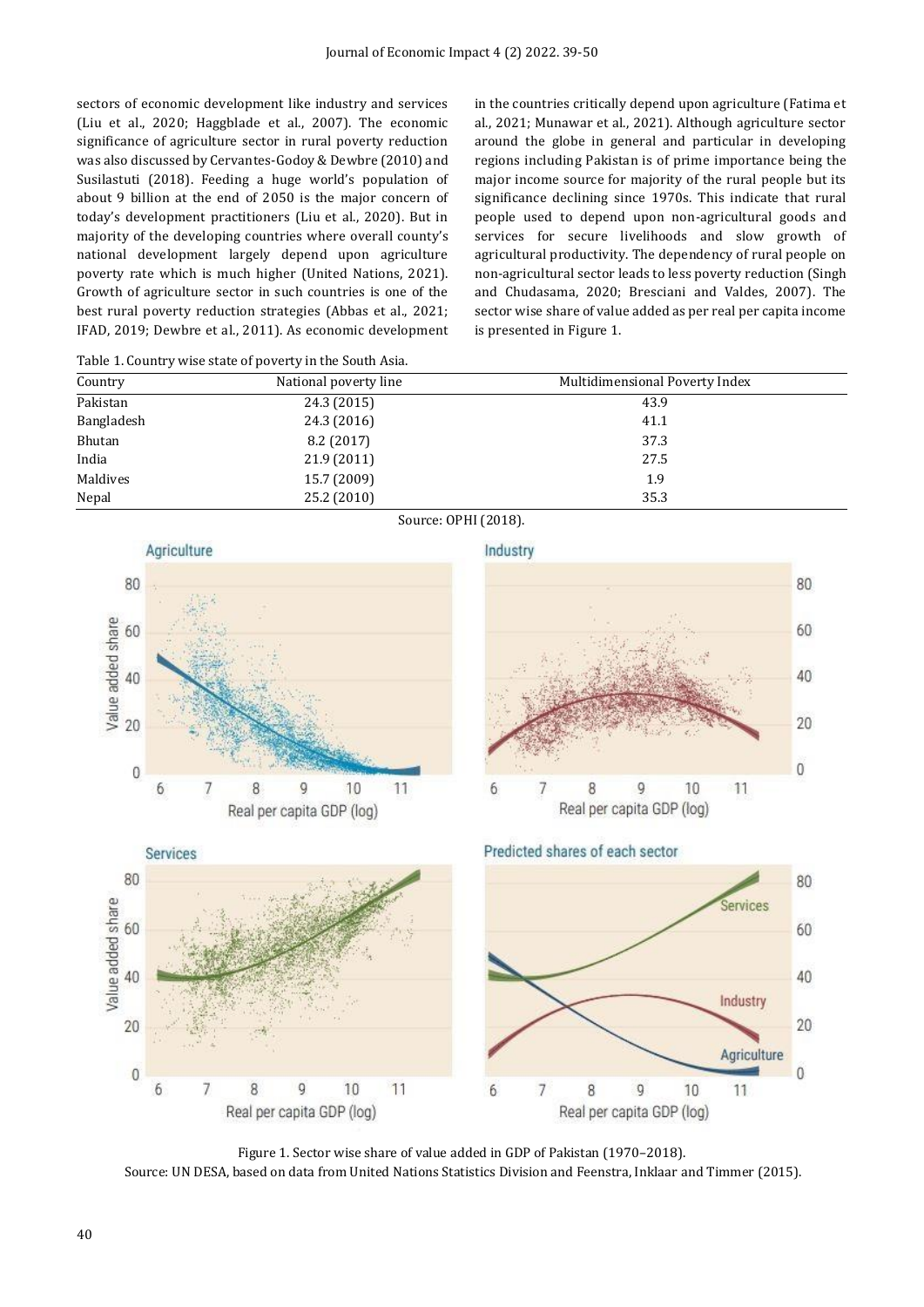Like other parts of the developing world majority of the population is residing in rural areas and adopt agriculture as their major income source. As per Economic Survey of Pakistan 2020-21, around 70% of the population depends upon agriculture for their livelihoods. The national economy of Pakistan is largely depending upon agriculture sector directly or indirectly. The annual share of agriculture sector to Gross Domestic Product (GDP) is 19.2% and is providing employment to about 38.5% of the total country's labur force (Economic Survey of Pakistan 2020-21). Although the significance of

agriculture sector is well recognized in the overall economic development of country since its inception (1947) but its share in national GDP is going to be reduced since last ten years as compared to services sector. The sector wise share in GDP since 2014 is presented in Figure 2. In spite of high and continuous contribution of agriculture sector in the GDP of Pakistan, unfortunately a very small amount of financial resources is being spent. The percentage of agricultural GDP during 1997 to 2017 that was spent on research and development of agriculture sector is hereby presented in Figure 3.



Figure 2. Sector wise share in GDP in Pakistan since 2014 (Source: Pakistan Economic Survey, 2021).



Figure 3. Percentage of agricultural GDP spent on R & D of Agriculture Sector (Source: UN, 2017).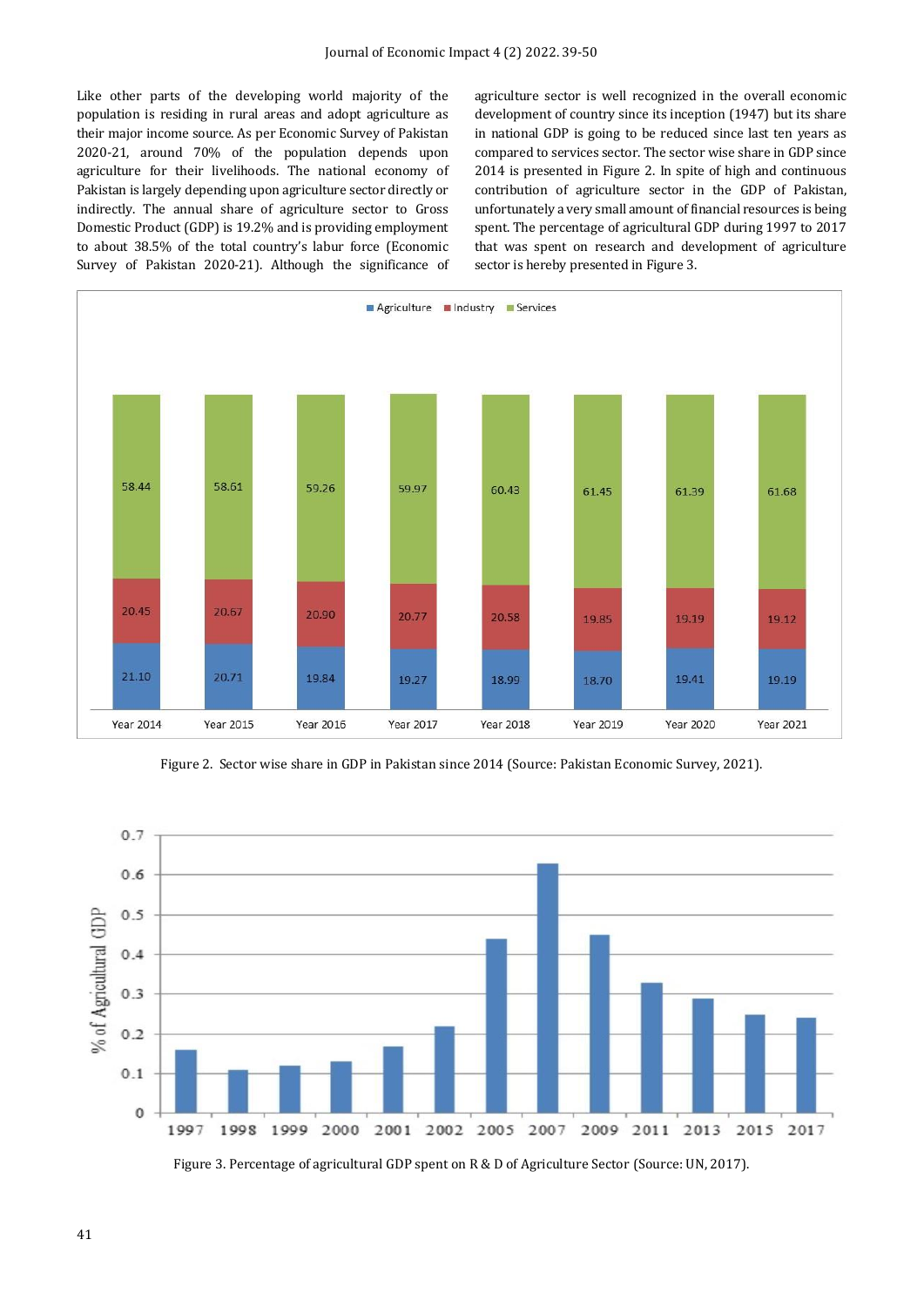Poverty is higher in rural areas of Pakistan like other developing regions of the world with agriculture-based economy (Luqman et al., 2021). Poverty in Pakistan and around the world becomes a multidimensional phenomenon. The multidimensional concept of poverty was globally recognized in 2010. There are three core dimensions or indicators of multidimensional poverty index around the globe as education, health and living standards. These dimensions are further segregated to fifteen (15) subindicators. According to the PSLM survey 2015 of Pakistan, percentage of poor people as per each indicator is presented in Figure 4. A number of research studies presented that majority of the people living in rural areas are experiencing multidimensional nature of poverty (Javeid & Nawab, 2021; Soharwardi et al., 2021; Hayat et al., 2019 and many others). At household level in rural areas, multiple deprivations prevail as also described by Pakistan Poverty Alleviation Fund (PPAF, 2015). This has been noticed that multidimensional poverty prevails in all the four provinces of Pakistan with varying level as depicted from the Figure 5.



Figure 4. Dimensions/Indicators of Multidimensional Poverty. Source: Planning Commission of Pakistan (2017).



Figure 5. Multidimensional Poverty status in Pakistan. Source: Planning Commission of Pakistan (2017).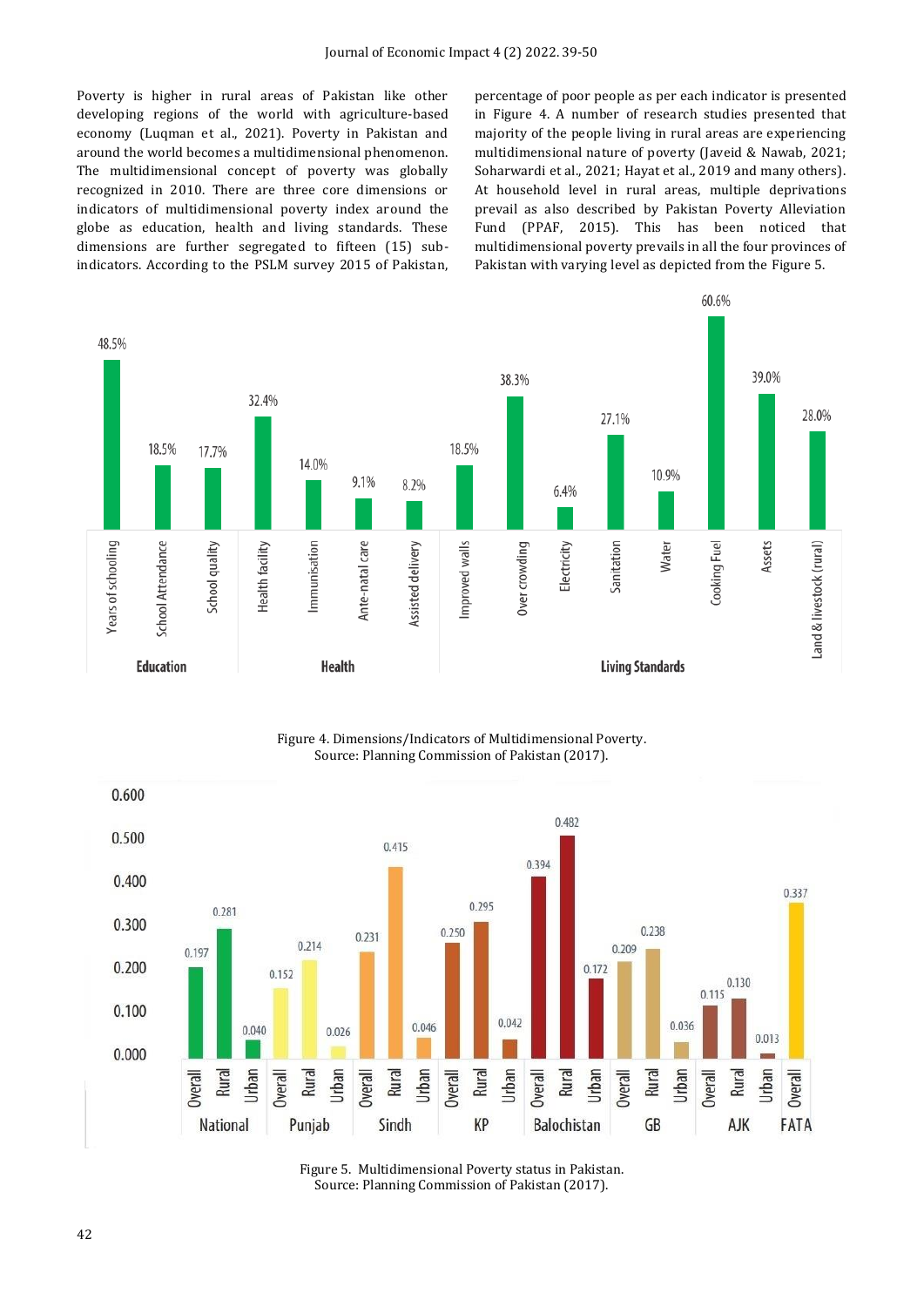A number of reasons exists behind this widespread poverty in Pakistan as described by Afzal et al. (2021), Parveen et al. (2019), Amjad et al. (2018) and others. Like other provinces of Pakistan, Khyber Pakhtunkhwa province is also a house of millions of poor and deprived people. The proportion of multidimensionally poor people are significantly higher in rural areas than urban regions (Idrees, 2017). According to Pakistan National Human Development Report (2020), low level of Human Development Index (HDI) was found in KP province as compared to Punjab and Sindh. The HDI value of KP and Baluchistan is below the national HDI value due to the poor performance on education sector in the province (UNDP, 2020).

According to World Bank (2010), the incidence of poverty in rural areas of KP province is higher than the national average value of poverty incidence. High intensity level of poverty in rural areas of KP province than Punjab and Sindh were also reported by PPAF (2015). The literacy ratio in rural areas especially among rural female is amazingly low as compared to male. KP province is also effected due to food insecurity issues (Iqbal et al., 2020; Rehman, 2009). The high rate of poverty in rural regions of KP province make the residents more vulnerable, marginalized and socially excluded (Halle et al., 2004). To reduce poverty, a number of efforts are being done at national and international level. Due to these efforts overall poverty level reduces in Pakistan according to Haider (2021) but still a large number of people are living below poverty line facing a number of development-oriented challenges. With this background, the present research study was conducted to explore answer of following research questions:

- 1. What are the significant features of poor residents in the research area?
- 2. What are the major causes behind multidimensional nature of poverty?
- 3. What are the impacts/dimensions (material & nonmaterial) of multidimensional rural poverty?

## **METHODOLOGY**

#### **Description of Research Province: Khyber Pakhtunkhwa**

The study was conducted in Khyber Pakhtunkhwa province of Pakistan situated in the northwest region. Its boundary touches with Afghanistan to the North and West. The province is situated from 69.83° to 74.11° East Longitude and 31.25° to 36.95° North Latitude. Ecologically, KP province is divided into two regions i.e. mountains in the north & south and Indus plain. Total area of the province is 14.1 million hectares, out of which only 1.85 million hectare area is under cultivation. KP province is the house of about 32.3 million people, which is about 14% of the total population of Pakistan. Industrialization is not very common in the province contrary to other provinces like Punjab and Sindh. A huge percentage (81%) of the population is living in rural areas where farming is the major livelihood activity. About 44% of the total labour force in the province is employed in agriculture sector and significantly contributes about 24% of the total GDP of the province. Wheat, maize, barley, sugarcane, fodder and tobacco are the major cash crops. According to an estimate about 65% of total country's tobacco produces in KP province. Fortunately, KP province bestowed with three (03) climates i.e. temperate, tropical and subtropical (Miller et al., 2021).

The soil and climate of the province is very much favourable to cultivate diverse and wide variety of fruits and vegetables. About 31% of farmers are small-scale farmers having land less than 5 hectares. Around 50% of the farmers are medium-scale farmers with 1-5 hectares of land and only 19% are large-scale famers with land more than 5 hectares. Poverty rate is much higher in rural areas than that of urban localities (Miller et al., 2021). In terms of rural youth development, majority of the districts of KP province are amongst the lowest in Pakistan. Average years of schooling especially in rural areas (1.8 years) is below the national average (4.5 years). Additionally, KP province is lagging behind Punjab and Sindh in empowering and uplifting rural youth (Population Council, 2016). Outmigration for securing livelihoods is very common in the province. According to an estimate, around 1 million people are working outside the province. Due to which majority of the women and children used to work on farms as family farmers (KPMALC, 2015).

#### **Sampling Procedure**

There are four (04) major agro-ecological regions of KP province as Southern Region (Piedmont Plain) with 15% of the total province population (District Bannu, Kark, D I Khan, North Waziristan, South Waziristan, Kurram, Orkazi, Laki Marwat and Tank), Central Region (Plain Valley) 40% of the total province population (District Peshawar, Mardan, Swabi, Kohat, Khyber, Mohmand, Hangu, Noshera and Charsada), Northern Mountainous Region 15% of the total province population (District Buner, Swat, Upper Dir, Lower Dir, Bajaur, Malakand, Chitral and Shangla) and Eastern Mountainous Region 30% of the total province population (District Haripur, Mansehra, Battagram, Abbotabad, Torghar, Kolai Palas, Upper Kohistan and Lower Kohistan). All the regions are famous for cultivation of multiple crops, fruits and vegetables along with livestock farming. Keeping in view the objectives of the present study, mix sampling procedure (probability and non-probability) was adopted. From each of the four (04) agro-ecological regions of the study province, one district was selected using purposive sampling. Thus, the targeted study districts were Peshawar, Mansehra, D. I. Khan and Swat. Detailed comparative description of all the study districts is presented in Table 2. For the selection of study respondents (rural residents) from each of the selected study districts, simple random sampling procedure was adopted.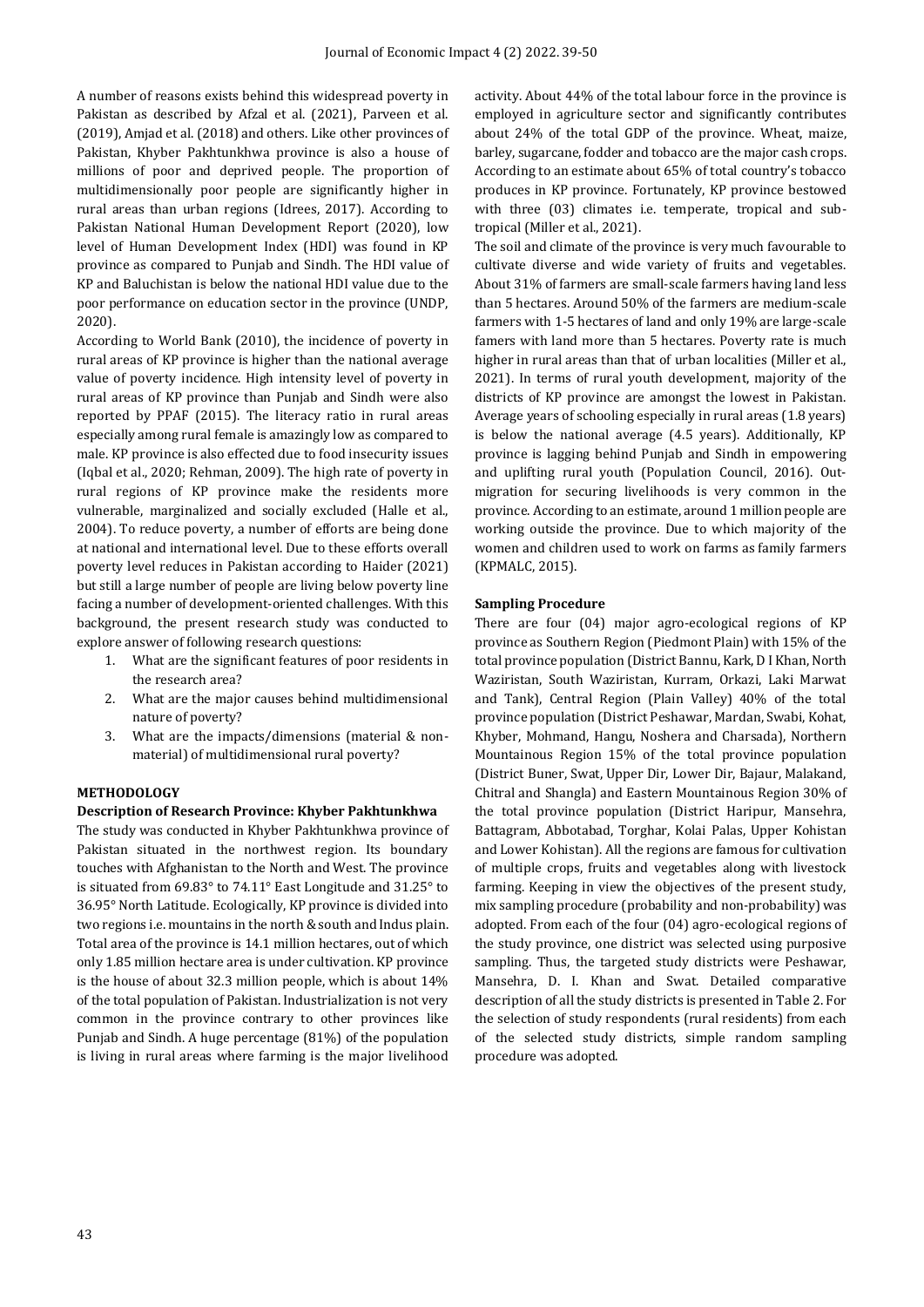

Figure 6. Map of targeted research areas.

Table 2. Comparative description of study districts.

| Peshawar                                                     | Mansehra                                                                                                                       | D I khan                                               | Swat                            |
|--------------------------------------------------------------|--------------------------------------------------------------------------------------------------------------------------------|--------------------------------------------------------|---------------------------------|
|                                                              | Peshawar is the provincial Mansehra is the 7 <sup>th</sup> largest city Dara Ismail Khan is located in Swat is the mountainous |                                                        |                                 |
|                                                              | capital and located in the of-province-and-located-in-the-lifte-west-bank-of-Indus-River-liftstrict and located in the         |                                                        |                                 |
| of<br>center                                                 | Khyber Hazara division.                                                                                                        | and its border touches with North                      | of<br>Khyber                    |
| Pakhtunkhwa.                                                 | Divided<br>into<br>five                                                                                                        | (03) two districts of Punjab                           | Pakhtunkhwa.                    |
| Administratively divided into administrative units (Tehsils) |                                                                                                                                | (Bhakhar and D G Khan).                                | Known as Switzerland of         |
| four (04) towns.                                             | Placed in high poverty zone.                                                                                                   | Divided<br>into<br>five<br>(05)                        | Pakistan due to its landscape.  |
| Placed in low poverty zone.                                  | Population is about 1.6 administrative units (Tehsils)                                                                         |                                                        | lush-green fields and lakes.    |
| Population is about 3.7 Million.                             |                                                                                                                                | Placed in extreme poverty It was merged in Khyber      |                                 |
| Million.                                                     | Overall literacy rate (10 years zone.                                                                                          |                                                        | Pakhtunkhwa in 1969.            |
| Overall literacy rate (10 years and above) is 37%.           |                                                                                                                                | Population is about 1.7                                | Divided<br>five<br>(02)<br>into |
| and above) is $61\%$ .                                       | Area is about 4579 square Million.                                                                                             |                                                        | administrative units (Tehsils)  |
| Area is about 157 square KMs. KMs.                           |                                                                                                                                | Population density is around                           | Placed in high poverty zone.    |
| Population density is 1613 per                               | Population density is around 180 per square Km.                                                                                |                                                        | Population is about 1.3         |
| square Km.                                                   | 252 per square Km.                                                                                                             | Area is about 9334 square Million.                     |                                 |
| (around 52%)<br>Majority                                     | High majority (around 90%) KMs.                                                                                                |                                                        | Overall literacy rate (10 years |
|                                                              | population is living is urban population is living is rural Overall literacy rate (10 years                                    |                                                        | and above) is 29%.              |
| areas.                                                       | areas.                                                                                                                         | and above) is 31.2%.                                   | Population density is around    |
| Hub<br>of                                                    | educational Hub of fruit and dairy Famous for Dates especially 236 per square Km.                                              |                                                        |                                 |
|                                                              | institutions and agricultural products and nationally and <i>Dhakki</i>                                                        |                                                        | High majority (around 88%)      |
| research stations.                                           | internationally famous for Wheat, cotton, sugarcane and                                                                        |                                                        | population is living is rural   |
| Maize, wheat and barley are tourist place.                   |                                                                                                                                | rice are the major field crops.                        | areas.                          |
|                                                              | the main food crops being It has highest area of forest Pulses and oil seed crops are                                          |                                                        | Area is about 5337 square       |
|                                                              | grown. Sugarcane is the single cover (0.34 million hectares). widely being cultivated.                                         |                                                        | KM <sub>S</sub> .               |
|                                                              | cash crop being cultivated. A Wheat, maize and rice are the Only 5% area is under forest Maize, wheat, rice, vegetables        |                                                        |                                 |
|                                                              | number of fruits & vegetables major food crops. Tobacco is cover.                                                              |                                                        | and fruits are the main         |
| are being grown.                                             | the major cash crop.                                                                                                           | Hub of variety of fruits and agricultural commodities. |                                 |
|                                                              | Canal and tube-well are the The district is famous for vegetables.                                                             |                                                        | Famous for the house of         |
| main source of irrigation.                                   | medicinal plants.                                                                                                              | Majority (44.3%) area is <i>Brown Trout</i>            |                                 |
|                                                              | Only 0.5% area is under forest $17.9\%$ area is under forest under rainfall irrigation.                                        |                                                        | 21.7% area is under forest      |
| cover.                                                       | cover.                                                                                                                         | Only 0.7% area is under forest cover.                  |                                 |
|                                                              |                                                                                                                                | cover.                                                 |                                 |

Source: Population Council, 2016; Government of Khyber Pakhyunkhwa, 2021; PPAF, 2015; FAO, 2016.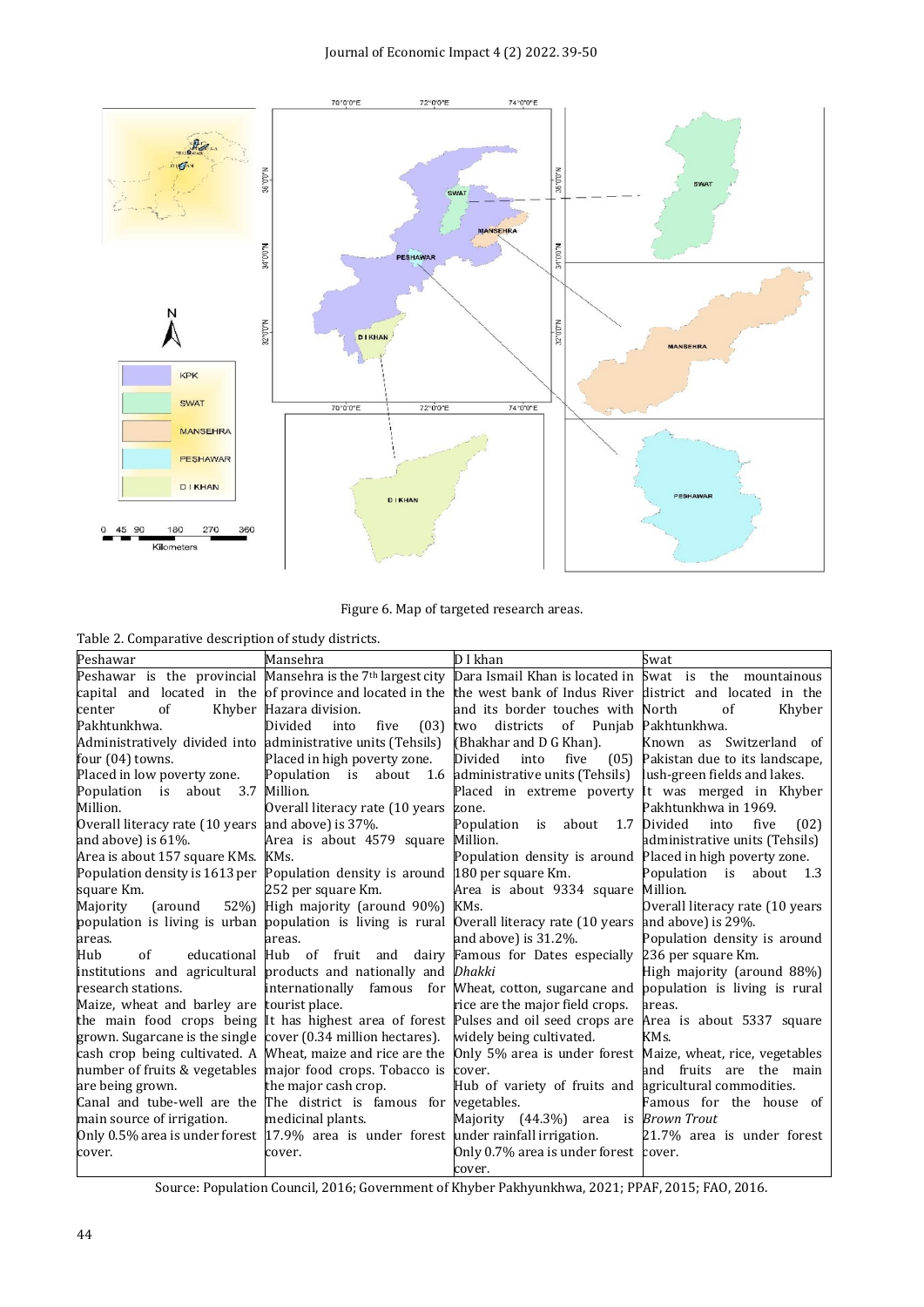#### **Data Collection Tools/Research Instruments**

As the study used mix method approach to collect data. In this regard two data collection tools/research instruments were prepared in consultation with the experts/academicians from University of Agriculture, Faisalabad, University of Agriculture, Peshawar, University of Sargodha and Sustainable Development Policy Institute (SDPI), Islamabad. Semistructured interview schedule and un-structured interview guide was used for the collection of quantitative and qualitative data, respectively. Both data collection tools were pre-tested in the targeted research areas to check validity and reliability. The respondents interviewed during pre-testing were not included in the list of final data collection subjects. Both the research instruments were translated into *Urdu* and *Pushto* to minimize the language barrier. Training of data collection team was conducted before final data collection to enhance the accuracy to data collected.

#### **Data Collection**

Personal face-to-face interviews were conducted to collect quantitative data from the study respondents. Before conducting interviews, consent was received from the respondents to be part of research. Additionally, the respondents were fully informed that the said activity is completely based upon academic and research purpose. The same was also adopted by McCusker and Gunaydin (2015). Quantitative data were collected from randomly selected 400 rural residents of targeted research districts (Peshawar, Mansehra, D.I. Khan and Swat). From each district 100 rural residents were randomly selected. In addition to face-to-face quantitative interviews, focus group meetings were also conducted to collect qualitative data. Details of focus group meetings conducted is given in Table 3.

Table 3. Details of Focus Group Meetings (FGMs).

| District | Number of FGD meetings | Details of       |
|----------|------------------------|------------------|
|          | conducted              | participants     |
| Peshawar | 04                     | Farmers, local   |
| Mansehra | 04                     | residents, local |
| D I Khan | 03                     | leaders and      |
| Swat     | 03                     | volunteers       |

#### Source: Field Survey, 2020

#### **Data Analysis**

Both qualitative and quantitative data were collected in the present study. The collected qualitative data were analyzed using content analysis technique. On the other hand, descriptive analytical technique was used for the analysis of quantitative data through SPSS.

#### **RESULTS AND DISCUSSION**

## **Rural Poverty, Causes and Dimensions: Poor and their Significant Features**

The term poverty is very vague as it is a complex phenomenon and it covers a variety of aspects and dimensions. In order to find out who is considered as poor according to the opinions of staff/volunteers/workers of SMOs, a question was asked to them during qualitative in-depth interviews. Their responses in this regard are presented and synthesized in this section. About the definition of a poor person one of the respondents narrated that:

The above captioned remark followed the monetary approach of poverty, which is one of the conventional approaches of poverty and wellbeing indicators as discussed by Hulme and McKay, (2013). But this approach is insufficient to cover the overall human wellbeing indicators as development practitioners argued that only economic growth is not sufficient for reducing poverty and inequality (Laderchi et al*.,* 2003; Sumner, 2003). In this context the members of a group meeting agreed that:

*"A person who has deficiency of access to basic services like education, health, sanitation, clean drinking water, electricity is referred to as poor"*

The above remark showed that only deficiency of money is not the poverty. Lack of access to basic services or essentials of live is also referred to as poverty. In the same context one of the key informants narrated that:

*"A person who is uneducated and have poor health condition, he or she is considered as poor"*

The remark given above depicted and confirmed that lack of access to services like education and health leads to poverty. In the same concept the respondents during group discussion concluded that:

*"If a person is deficient of basic necessities of life such as food, shelter, health facility, and safety. We call this person as poor"*

With somehow different context explained by participants of another focus group meeting about rural poverty as:

*"In rural localities poor person is whom whose livelihoods totally depend upon agriculture, but they have no access to agricultural services to improve their status of livelihoods"* 

It was observed that in the field area as compared to men women has very least access to land and other productive assets. They have no access to agricultural services although they used to work in agricultural fields along with men in addition to their household duties. Due to this factor women in these areas are considered as poorer and more vulnerable than men. Although it has been clear that lack of income and limited access to basic essentials of live are the main features of poor individuals in a society but some social scientists (for example Dariye (2006) and Baklit (2001) argued that socially excluded individuals are also considered as poor. In this context one of the key informants commented that:

*"A person who is being socially, economically and politically discriminated is considered as poor. In other words, if a person has non voice and power in a society he or she is also referred to as poor"*

The above captioned remarks clearly indicate the non-material dimensions of poor people. As non-material aspects of poverty are equally important in human development, in view of this fact like other non-material aspects of poverty regional disparity is also very much important. With these lines Alkire and Santos (2014) concluded that there are two main dimensions/methods and approaches to measure poverty, indirect method or income-based approach and direct method. Income-based approach concentrate on whether the income of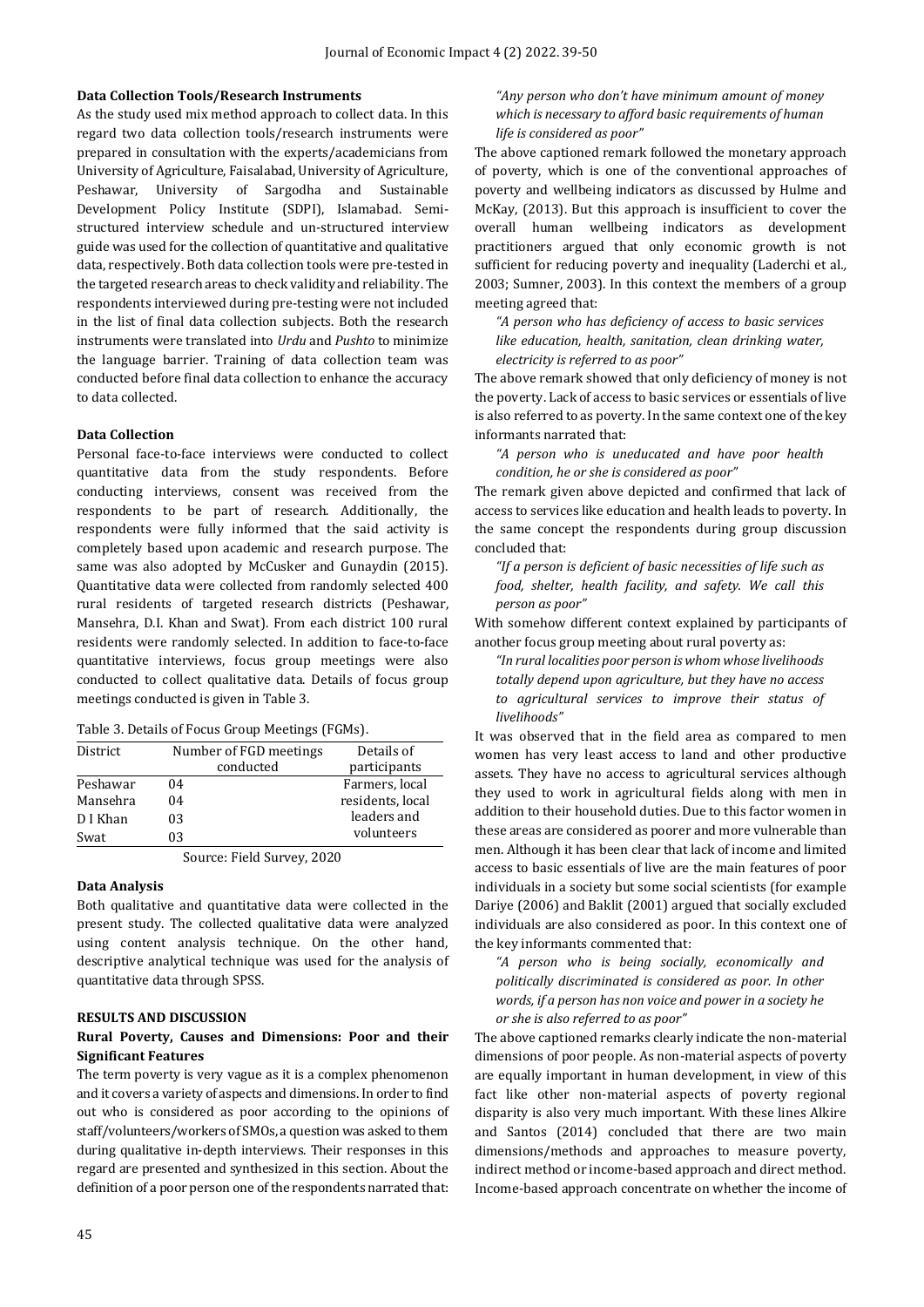an individual falls under the poverty -line or not. On the other hand, non-income based or direct approach concentrate on satisfaction of an individual regarding his/her basic needs and rights. During qualitative discussion it was noted that people of the study area argued that there exists widespread disparity in the research area regarding disbursement of financial resources by the central and provincial government.

#### **Causes of Multidimensional Rural Poverty**

Since independence Pakistan is facing a number of socioeconomic problems and widespread poverty is one of them

Table 4. Mean and SD of reasons of rural poverty.

(Chaudhry, 2003). It is a multidimensional phenomenon and a number of interrelated factors are responsible for its existence in our society. There are multiple reasons of rural poverty in Pakistan. The detailed description of these causes has already been discussed in the introduction section. Here in this section reasons/causes of poverty which prevails in the study area are presented. Five point likert Scale (1= Strongly Disagree, 2=Disagree, 3=Undecided, 4=Agree, and 5=Strongly Agree) was used to prioritize the different reasons or causes of poverty on the basis of mean value and are given below in Table 4.

| Reasons of poverty                                                 | Mean | SD    |  |
|--------------------------------------------------------------------|------|-------|--|
| Limited access to employment and income generation opportunities   | 4.86 | 0.237 |  |
| Limited access to educational facilities                           | 4.76 | 0.465 |  |
| National economic policies                                         | 4.72 | 0.368 |  |
| Small size of land holdings                                        | 4.59 | 0.608 |  |
| Limited access to training facilities                              | 4.55 | 0.792 |  |
| Poor access to health Facilities                                   | 4.39 | 0.760 |  |
| Low level of awareness regarding updated agricultural technologies | 4.22 | 0.998 |  |
| Low agricultural production and subsistence farming                | 4.12 | 1.077 |  |
| Poor road infrastructure network                                   | 4.06 | 0.822 |  |
| Lack of access to agri. information sources                        | 3.55 | 1.125 |  |
| Poor marketing facilities of agricultural produce                  | 3.33 | 1.056 |  |
| Deterioration of the natural resource                              | 3.14 | 1.186 |  |
| Lack of control over natural resources                             | 3.08 | 1.169 |  |
| Limited access to Social Safety Nets (SSNs)                        | 3.08 | 1.086 |  |
| Limited access to loans/microcredit                                | 2.90 | 1.176 |  |
| Poor access to sanitation facilities                               | 2.88 | 0.973 |  |
| Low level of participation by the community                        | 2.88 | 1.122 |  |
| Social, political and regional conflicts (violence/terrorism)      | 2.61 | 1.036 |  |
| Poor access to drinking water                                      | 2.57 | 1.021 |  |

The data presented in Table 4 showed that among other reasons of rural poverty lack of employment and income generation opportunities in the research area was on the top highest mean ( $\bar{x}$  = 4.86/5.00). This indicates that majority of the respondents was strongly agreed that limited availability of the employment opportunities in the public and private sector was the major cause of poverty in rural areas of the study region. The relationship between unemployment and rural poverty in Pakistan was also discussed by many social scientists like Saleem (2007); Chaudhry (2003); Malik and Nazli (1999) and many others. During qualitative interviews one of the key informants said:

*"There is no industry in our area. We have very limited number of job opportunities in the government offices (public sector) as well as in the private sector. Due to the non-availability of jobs in government and private offices, our net income is very low. And this is the biggest factor of high poverty rate in the area"*

The above captioned remarks confirmed the quantitative results and proved that in the research area minimum availability of employment opportunities in order to meet basic livelihood's requirements lead to high poverty rate. The causes or reasons of poverty which are presented in Table 4 also showed that respondents in the study area also perceived that lack of access to educational opportunities was also responsible for poverty. This best depicted from the high mean value ( $\bar{x}$  = 4.76/5.00). The reason behind lack of access to education as one of the major causes of rural poverty is due to the fact that education plays an important role in improving the quality of life of an individual (Islam *et al.,* 2005). From the results of present study, it has been proved that education is essential for poverty reduction on one hand and to achieve the goal of sustainable rural development on the other hand. But unfortunately, in whole of the country (Pakistan) the educational facilities are regarded as substandard and unsatisfactory. Especially in rural territories the situation of education is more upsetting where more than half of the population reside. It is generally perceived that the miserable state of education across the country is one of the main causes of poverty. Supporting this statement Chaudhry (2003) concluded that the distressing condition of education in rural areas is highly responsible for high poverty level in these areas. In this view, majority of the respondents were reported that the state (government) allocated a very low percentage of its annual GDP to education sector which is a very serious issue and is a big hurdle in combating against poverty. The politicians spend major portion of the development fund on non-development or unnecessary activities.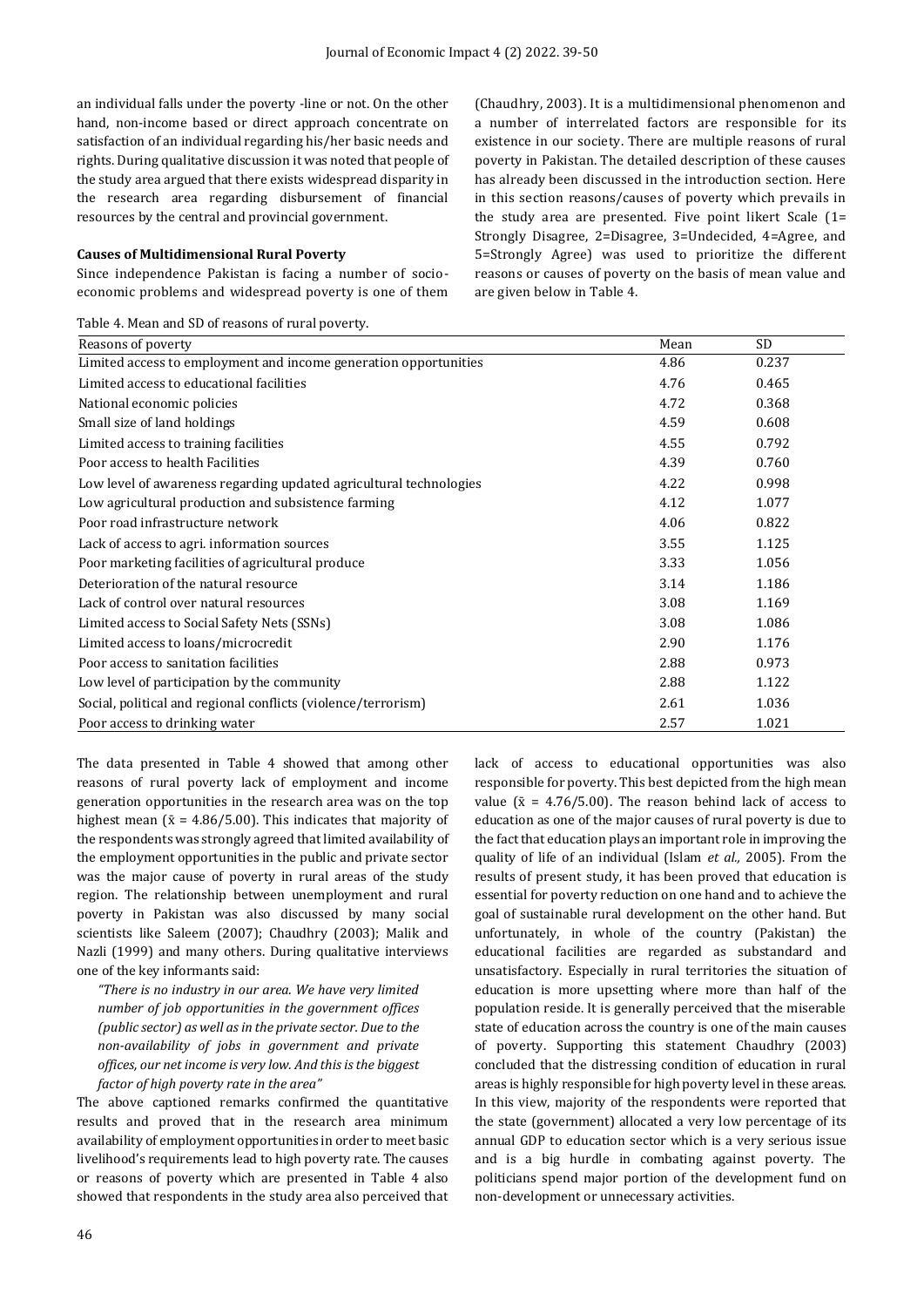The other reported causes/reasons of poverty were overall national economic policies  $(x=4.72/5.00)$ , small size of holdings for farming  $(\bar{x}=4.59/5.00)$ , limited access to training facilities  $(x=4.55/5.00)$ , poor access to health facilities  $(\bar{x}=4.39/5.00)$ , low level of awareness regarding updated agricultural technologies ( $\bar{x}$ =4.22/5.00), low agricultural/farm produce  $(\bar{x}=4.12/5.00)$  and poor road infrastructure network  $({\bar{x}}=4.06/5.00)$ . Similar results were also pointed out by Arif and Farooq (2012), Chani et al*.* (2011), Shah (2011), Miankhail (2008), Shah (2009), Usman (2009), Bokosi (2006), Zaman (2002) and many other research studies. With particular reference to small agricultural land for farming and existence of subsistence farming generally in the whole KP province and specifically in the targeted research areas Shahbaz et al. (2010) reported that small size of agricultural land, low farm production and poor quality of extension services are the major problems of majority of the farmers. These problems further lead to social exclusion of rural people.

#### **Impacts/Dimensions of Multidimensional Rural Poverty**

Poverty is a multifaceted and multi-dimensional term; it may be material or non-material (Ashfaq et al*.,* 2009). Actually, it is the condition of deprivation due to the lack of both material and non-material resources. It is the ill-being of material and non-material things for healthy and prosperous living (Hussain et al*.,* 2002). Keeping in view the significance of both material and non-material dimensions and impacts of poverty, data were collected for both of these dimensions of poverty by using a five-point likert Scale (1= S. Disagree, 2= Disagree, 3= Undecided, 4=Agree, 5= S. Agree).

#### **Material Impacts/Dimensions**

Some of the perceived material impacts or dimensions of poverty with special reference to study area are presented in Table 5 as given below. The prioritization of these impacts was done on the basis of mean value.

| Material impacts/dimensions                         | Mean | -SD.  |
|-----------------------------------------------------|------|-------|
| Lack of access to basic livelihood necessities 4.88 |      | 0.256 |
| Less income                                         | 4.67 | 0.504 |
| Irregular income                                    | 4.59 | 0.583 |
| Food insecurity/hunger/malnutrition                 | 4.55 | 0.784 |

The data presented in Table 5 showed that among material impacts of poverty, lack of access to basic livelihood necessities was on the top with highest mean value ( $\bar{x}$  = 4.88/5.00). These findings showed that respondents were agreed that lack of access to basic necessities of life like education, health, drinking water, sanitation, roads, infrastructure etc. and hunger which were attributed to less income were the important material dimensions or impacts of poverty in rural areas of the study region. It was noted during qualitative interviews that poor rural residents have least educational opportunities. They said it is due to the fact that education in the country is very much expensive. In connection with the quantitative and qualitative findings of the present study regarding material impacts/dimensions of rural poverty, different previous research studies proved that in developing countries including Pakistan, rural poor have least access to basic amenities of life (Sarker & Panday, 2007; Islam et al*.,* 2005).

#### **Non-material Impacts/Dimensions**

As poverty has both material and non-material dimensions or aspects and both of them are equally important for human wellbeing (Nkurunziza, 2007). Some of the non-material impacts and dimensions of poverty in rural areas of the study region are presented in Table 6. The prioritization of these nonmaterial impacts was done on the basis of mean value which was calculated by using a five-point likert Scale (1= S. Disagree, 2= Disagree, 3= Undecided, 4=Agree, 5= S. Agree).

Table 6. Mean and SD of non-material impacts of rural poverty.

| Non-material impacts/dimensions      | Mean | SD.   |
|--------------------------------------|------|-------|
| Lack of access to basic human rights | 4.82 | 0.333 |
| Lack of voice in society             | 4.78 | 0.352 |
| <b>Exclusion from society</b>        | 4.76 | 0.398 |
| Lack of dignity or self-respect      | 4.66 | 0.630 |
| Vulnerability to economic shocks     | 4.08 | 0.841 |
| Vulnerability to natural shocks      | 4.04 | 0.879 |
| Lack of access to resources          | 3.98 | 1.022 |

The data presented in Table 6 indicate that among various nonmaterial impacts of rural poverty lack of access to basic human rights was on the top with highest mean value ( $\bar{x}$  = 4.82/5.00). The mean value of all the other non-material impacts of rural poverty showed that respondents were agreed that besides material dimensions and impacts of rural poverty, it also had some non-material impacts. These findings proved that poverty is a product of many interlinking and associated factors as reported by Hossain (2005) and Sen (2000). During qualitative discussion it was noted that majority of the respondents (members of focus group meetings) were agreed that poor people are marginalized and excluded from society and we have to work for those socially excluded community members as it is our moral duty. They have very least access and opportunities to participate in the development activities. In other words, he said that these people have no voice and power which is one of the main non-material impact or dimensions of poverty. During focus groups discussion meetings with staff of organizations some other non-material impacts of rural poverty were threshed out. Out of these mental tension and involvement of poor people in illegal, immoral and unethical activities were the most common ones. A person during focus group meeting reported that:

*"If a person didn't have anything to eat, have non clothes to wear, have no shelter to reside. All these factors compel him to be involved in illegal activities"*

These qualitative results confirmed that poverty in Pakistan is one of the main factors behind the crimes and involvement of individuals in illegal and criminal activities. It was also noted during focus group meetings that majority of the respondents were agreed that hunger which is associated with poverty pushes hungry people towards mental tension and stress. And that stress pushes these people to be involved in criminal and illegal activities. One of the participants of group meeting said this factor is due to the fact that hungry person is an angry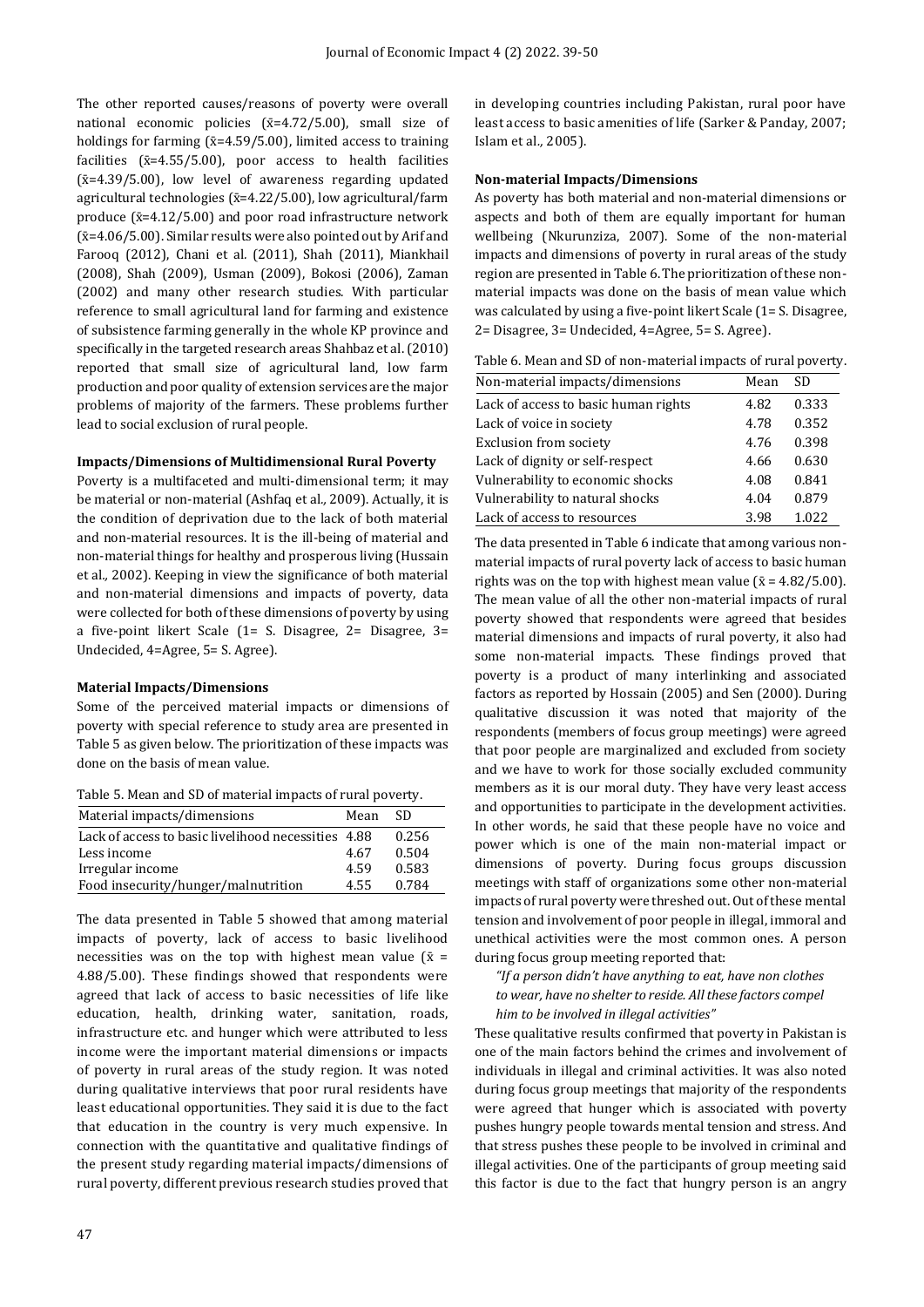person. He can do everything to meet his daily food and other basic requirements.

#### **CONCLUSION & RECOMMENDATIONS**

Distinguished findings of the study have critically evaluated the root causes of poverty in rural areas and their diverse impacts. Conclusions owing to the findings of the study state that only 13.12% of the total area is cultivated by majority the rural population of the province. Among the farming community most of the farmers have limited arable land and youth usually migrate towards urban areas and even other provinces for suitable and affluent incomes. Financial constraints, derivation of basic needs, homelessness and facing discrimination were regarded as the attributes of poverty by the respondents. This situation justifies the exacerbating poverty rate especially in the rural areas of the province. Limited access to income generation opportunities was regarded as the root cause of poverty followed by limited access to education. Majority of the literate respondents also contemplated the national economic policies for the current situation. Access to clean drinking water obtained the lowest mean as the population of the north-west part has access to clean drinking water naturally. Lack of access to basic livelihood necessities and basic human right were regarded as most popular materialistic and non-materialistic impacts respectively of poverty in rural areas of the province. In addition to that less income, lack of awareness, exclusion and self-respect do contribute more ignition in this regard. This deprivation in the province causes poverty and leads to the involvement in illegal and unethical activities by the rural residents specifically. To avoid poverty non-state actors are much active in the area, but their lack of coordination with all the stakeholders and dull-witted response towards deprivation is the main reason of their lack of effectiveness. In this way, ending rural poverty lies in the collective action of all the state and non-state actors in line with the Sustainable Development Goals. This will prove effective in creating the support system for their subsistence agriculture and employment opportunities.

### **REFERENCES**

- Abbas, S., Khan, G.A., Shahbaz, B., Siddiqui, M.T., 2021. Comparative effectiveness of agricultural advisory services rendered by public and private sectors in the Punjab, Pakistan. Int. J. Agric. Ext. 8, 181–188.
- Afzal, A., Mirza, N., Arshad, F., 2021. Pakistan's poverty puzzle: role of foreign aid, democracy & media. Econ. Res. Istraživanja 34, 368–382.
- Alkire, S., Santos, M.E., 2014. Measuring acute poverty in the developing world: Robustness and scope of the multidimensional poverty index. World Dev. 59, 251– 274.
- Amjad, Z.S., Mustafa, U., Farooq, S., 2018. Targeting and effectiveness of social safety net programmes: the case of Zakat and BISP in Pakistan. Nust J. Soc. Sci. Humanit. 4, 134–167.
- Arif, G., Farooq, S., 2012. Poverty Reduction in Pakistan: Learning from the Experience of China. Pakistan Institute of Development Economics (PIDE), Islamabad, Pakistan.
- Ashfaq, M., Griffith, G., Hussain, I., 2009. Economics of water resources in Pakistan: Water and Poverty. Pak. TM Printers, Pakistan.
- Baklit, G., 2001. Women in Agriculture in Plateau and Nasarawa States. Current issues in Development, 4(1), 5.
- Bokosi, F., 2006. Household Poverty Dynamics in Malawi. University Library of Munich, Germany. MPRA Paper No. 1222. Onlin[e mpra.ub.uni-muenchen.de/1222/1/MPRA.](http://mpra.ub.uni-muenchen.de/1222/1/MPRA_paper_1222)
- Bresciani, F., Valdés, A., 2007. Beyond food production: the role of agriculture in poverty reduction. Food & Agriculture Org. Edward Elgar Publishing.
- Cervantes-Godoy, D., Dewbre, J., 2010. Economic Importance of Agriculture for Poverty Reduction. OECD Food, Agriculture and Fisheries Working Papers, No. 23, OECD Publishing, Paris.
- Chani, D., Irfan, M., Pervaiz, Z., Jan, S.A., Ali, A., Chaudhary, A.R., 2011. Poverty, inflation and economic growth: empirical evidence from Pakistan. World Appl. Sci. J. 14, 1058– 1063.
- Chaudhary, I.S., 2003. An empirical analysis of the determinants of rural poverty in Pakistan: A case study of Bahawalpur district with special reference to Cholistan. Ph.D. dissertation. Department of Economics, The Islamia University Bahawalpur, Pakistan.
- Corral, S., Díaz, A.S., Monagas, M.D.C., García, E.C., 2017. Agricultural policies and their impact on poverty reduction in developing countries: Lessons learned from three water basins in Cape Verde. Sustainability 9, 1841.
- Dariye, V., 2006. Women in development: a case study of the role of women in agriculture in Plateau Stat. Kuru: National Institute Press.
- Dewbre, J., Cervantes-Godoy, D., Sorescu, S., 2011. Agricultural Progress and Poverty Reduction: Synthesis Report. OECD Food, Agriculture and Fisheries Papers, No. 49, OECD Publishing, Paris.
- FAO, 2016. Land cover Atlas of Pakistan: The Khyber Pakhtunkhwa Province and Federally Administered Tribal Areas. Food & Agriculture Organization, Pakistan.
- Fatima, H., Yasmin, B., Almas, L.K., 2021. Technical Efficiency and Productivity Analysis of Bitter GourdCapsicum Multiple Cropping System under Tunnels in Punjab, Pakistan. Sarhad J. Agric. 37, 1403-1417.
- Government of Khyber Pakhtunkhwa, 2021. KP districts. [https://kp.gov.pk/page/kp\\_towns\\_places](https://kp.gov.pk/page/kp_towns_places)
- Government of Pakistan, 2020-21. Economic Survey of Pakistan. Finance Division, Islamabad. Pakistan.
- Haggblade, S., Hazell, P.B.R., Dorosh, P.A., 2007. Sectoral Growth Linkages between Agriculture and the Rural Nonfarm Economy. Oppor. Threat. Dev. g World 141.
- Haider, M., 2021. Poverty overall decreases in Pakistan. International: The News. July 02, 2021. Latest [https://www.thenews.com.pk/latest-stories.](https://www.thenews.com.pk/latest-stories)
- Halle, M., Khan, J., Imbach, A., 2004. Sarhad Provincial Conservation Strategy (SPCS). SPCS reloaded. IUCN, Sarhad Progam, Peshawar.
- Hayat, U., Ali, S., Mateen, A., Bilal, H., 2019. The role of agriculture in poverty alleviation: Empirical evidence from Pakistan. Sarhad J. Agric. 35, 1309–1315.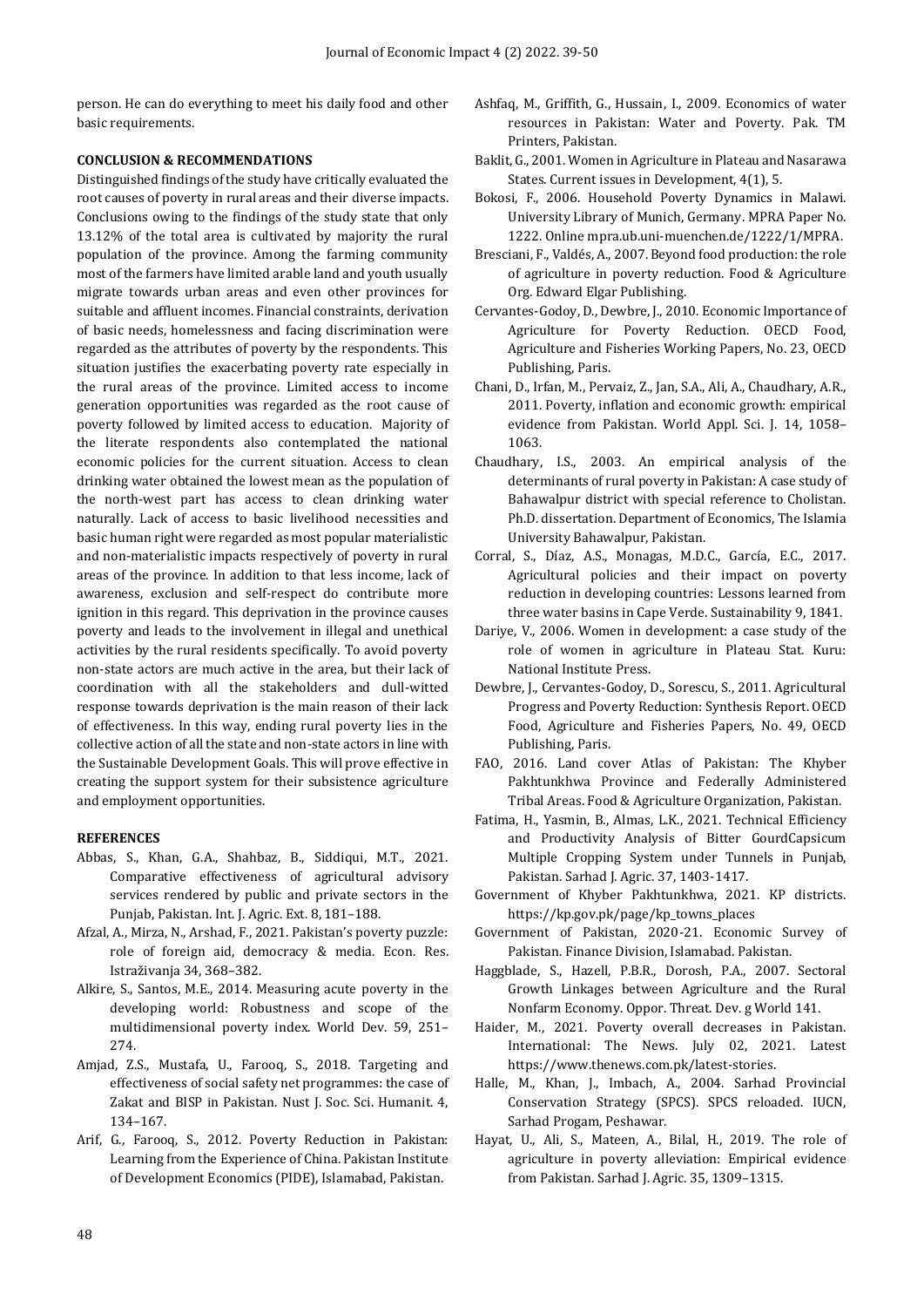- Hossain, S., 2005. Poverty, household strategies and coping with urban life: Examining 'livelihood framework'in Dhaka City, Bangladesh. Bangladesh e-journal Sociol. 2, 1–8.
- Hulme, D., McKay, A., 2013. Identifying and measuring chronic poverty: Beyond monetary measures? in: The Many Dimensions of Poverty. Springer, pp. 187–214.
- Hussain, I., Namara, R., Deeptha, W., 2002. Water, health and poverty linkages: Conceptual framework and empirical evidence, in: National Workshop on Water, Health and Poverty Linkages in Sri Lanka.
- Idrees, M., 2017. Poverty in Pakistan: a region-specific analysis. Lahore J. Econ. 22, 139–163.
- IFAD, 2019. An outlook on Asia's Agricultural and Rural Transformation. Prospects and options for making it an inclusive and sustainable one. International Fund for Agricultural Development (IFAD). Asia and Pacific Division.
- Iqbal, T., Farooq, S., Padda, I.U.H., 2020. Can Empowerment Be Enhanced by Putting Cash in the Hands of Poor Women? Learning from Pakistan's BISP Program. European Journal of Development Research. https://doi.org/10.1057/s41287-020- 00320-w.
- Islam, M.D.R., Mia, A., Sorcar, N.R., 2005. Income generation perspective in non-formal education NGO initiatives in Bangladesh. Asia Pacific J. Soc. Work Dev. 15, 17–29.
- Islam, T.M.T., Newhouse, D., Yanez-Pagans, M., 2021. International comparisons of poverty in South Asia. Asian Dev. Rev. 38, 142–175.
- Javeid, S., Nawab, K., 2021. Effectiveness of Agricultural Extension Services in Reducing Poverty of Apple Growers of District Bagh, Azad Jammu and Kashmir. Sarhad J. Agric. 37, 1342–1354.
- KPMALC, 2015. Agricultural Policy, Khyber Pakhtunkhwa A ten-year perspective (2015-2025). Ministry of Agriculture, Livestock, and Cooperatives, GoKP, FAO, Pakistan Agriculture Research Council. Available at: http://extwprlegs1.fao.org/docs/ pdf/pak173417.pdf.
- Laderchi, C.R., Saith, R., Stewart, F., 2003. Does it matter that we do not agree on the definition of poverty? A comparison of four approaches. Oxford Dev. Stud. 31, 243–274.
- Liu, Y., Amin, A., Rasool, S.F., Zaman, Q.U., 2020. The role of agriculture and foreign remittances in mitigating rural poverty: Empirical evidence from Pakistan. Risk Manag. Healthc. Policy 13, 13-26.
- Luqman, M., Mehmood, M.U., Farooq, M., Mehmood, T., Waqar, M., Yaseen, M., Tahir, M.A., 2021. Critical Analysis of Rural Development Initiatives in Pakistan. J. Econ. Impact 3, 121–129.
- Malik, S.J., Nazli, H., 1999. Population, employment and state of human resources. Oxford University Press, Karachi, Pakistan.
- McCusker, K., Gunaydin, S., 2015. Research using qualitative, quantitative or mixed methods and choice based on the research. Perfusion 30, 537–542.
- Miankhail, S.B., 2008. Causes & Consequences of Poverty in Pakistan. J. Manag. Sci. 2, 43-74.
- Miller, V., Giles, J., Khan, M., Mumtaz, H., Savelli, A., Grosjean, G., 2021. Climate-smart agriculture in Khyber Pakhtunkhwa,

Pakistan. CSA Country Profiles for Asia Series. Alliance of Bioversity International & CIAT (Alliance); Food and Agriculture Organization of the United Nations (FAO), FAO, Rome, 53p.

- Munawar, M., Shiwei, X., Wen, Y., Luqman, M., 2021. Investigating Relationship of Food Security with Market Approachability with respect to Household Food Insecurity Access Index. J. Econ. Impact 3, 130–136.
- Nkurunziza, E., 2007. An overview of development studies: background paper. Working paper, 2.Religion and Development Research Programme. International Development Department, University of Birmingha[m.www.rad.bham.ac.uk.](http://www.rad.bham.ac.uk/)
- OPHI, 2018. Global Multidimensional Poverty Index 2018: The Most Detailed Picture to Date of the World's Poorest People. Oxford Poverty and Human Development Initiative. University of Oxford, United Kingdom.
- Pakistan Economic Survey, 2021. Government of Pakistan, Islamabad.
- Parveen, S., Khan, A.Q., Farooq, S., 2019. The causal nexus of urbanization, industrialization, economic growth and environmental degradation: Evidence from Pakistan. Rev. Econ. Dev. Stud. 5, 721–730.
- Planning Commission of Pakistan, 2017. Multidimensional poverty in Pakistan. Ministry of Planning, Development and Reform, Poverty Alleviation Section. Government of Pakistan, Islamabad.
- Population Council, 2016. Youth in Pakistan: Priorities, Realities and Policy Responses. Available at: [https://www.popcouncil.org/uploads/pdfs/2016PGY\\_Y](https://www.popcouncil.org/uploads/pdfs/2016PGY_YouthInPakistan.pdf) [outhInPakistan.pdf.](https://www.popcouncil.org/uploads/pdfs/2016PGY_YouthInPakistan.pdf)
- PPAF, 2015. Geography of Poverty Update: Multidimensional poverty in Pakistan at the national, provincial and district levels. Pakistan Poverty Alleviation Fund, Islamabad, Pakistan.
- Rehman, H.R., 2009. Food Scarcity in Pakistan Causes, Dynamics and Remedies. J. Manag. Sci. 3, 236-247.
- Saleem, M., 2007. Rising trends of poverty and violence in Pakistan. J. Manag. Sci. 1, 27-43.
- Sarker, P.C., Panday, P.K., 2007. Promotion and impact of a water and sanitation program in rural Bangladesh. Asia Pacific J. Soc. Work Dev. 17, 18–29.
- Sen, A., 2000. Social exclusion: concept, application and scrutiny. Social Development Papers No. 1. Office of the Environment and Social Development, Asian Development Bank, Manila, Philippines.
- Shah, J.I., 2009. Poverty alleviation or poverty elevation: critical review of public policies and administrative measures. J. Manag. Sci. 3, 144-165.
- Shah, M., 2011. Cropping Intensity and Farm Size–A Case Study of Chashma Right Bank Canal (CRBC), in DI Khan. J. Manag. Sci. 5, 139–162.
- Shahbaz, B., Ali, T., Khan, I.A., Ahmad, M., 2010. An analysis of the problems faced by farmers in the mountains of northwest Pakistan: Challenges for agri extension. Pakistan J. Agric. Sci. 47, 417-420.
- Singh, P.K., Chudasama, H., 2020. Evaluating poverty alleviation strategies in a developing country. PLoS One 15, e0227176.